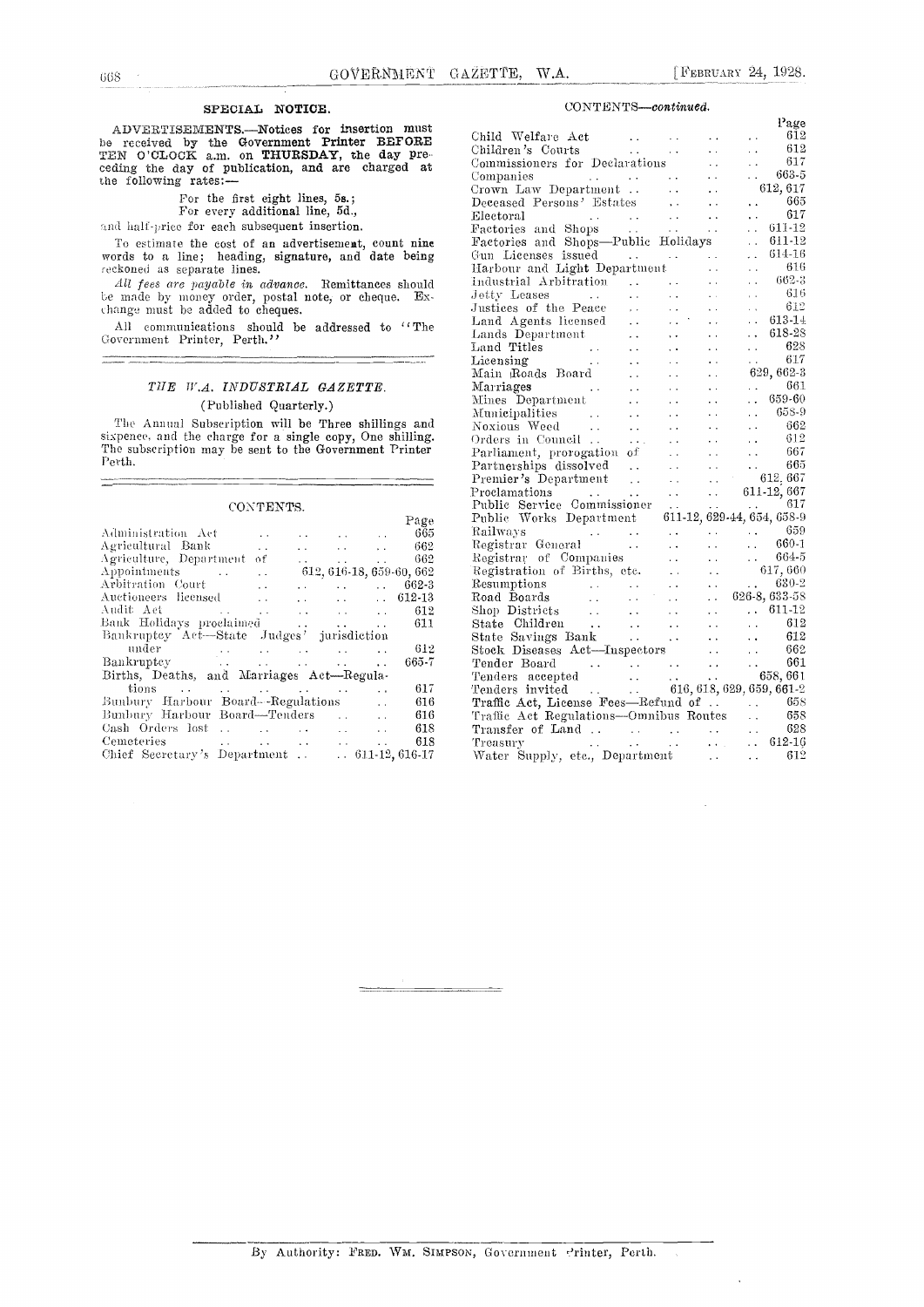

# Government Gazette

## PERTH, FRIDAY, 24 FEBRUARY 1928 No. 9

© STATE OF WESTERN AUSTRALIA

### **CONTENTS**

Administration Act Agricultural Bank Agriculture, Department of Appointments Arbitration Court Audit Act Bank Holidays proclaimed Bankruptcy Act—State Judges' jurisdiction under Bankruptcy Births, Deaths, and Marriages Act—Regulations Bunbury Harbour Board—Regulations Bunbury Harbour Board—Tenders Cash Order lost Cemeteries Chief Secretary's Department Child Welfare Act Children's Courts Commissioners for Declarations Companies Crown Law Department Deceased Person's Estates Electoral Factories and Shops Factories and Shops—Public Holidays Gun Licenses issued Harbour and Light Department Industrial Arbitration Jetty Leases Justice of the Peace Land Agents licensed Lands Department Land Titles Licensing Main Roads Board Marriages Mines Department Municipalities Noxious Weed Orders in Council Parliament, prorogation of Partnerships dissolved